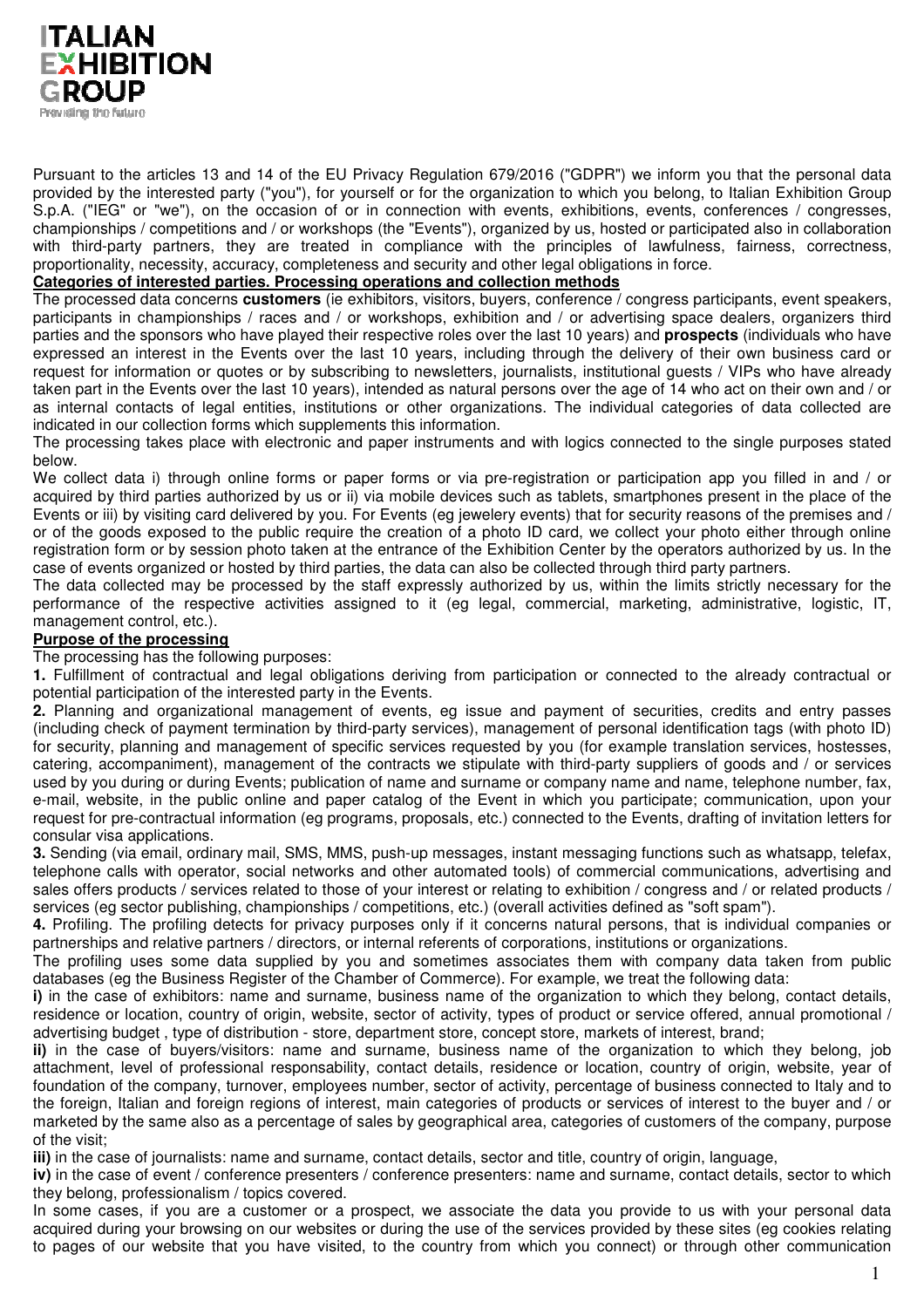

channels (eg social media) or through mass mailing of commercial e-mail (eg which messages have arrived, such as e-mails you has opened, what proposals you have accepted through specific actions such as opening an attachment or adhering to our request to link to landing pages or attachments to the email message, etc.).

The profiling allows us, in particular, to limit the sending to you of promotional communications not pertinent to your probable expectations and needs or through unwanted channels.

The limited nature of profiling does not exclude you from specific advantages or from the possibility to freely exercise your privacy rights, nor has any particular legal effects; in particular it does not in any way prejudice your ability to participate in the Events and / or take advantage of our services (eg online pre-registration, purchase of services).

**5.** Only with your separate consent: communication of data to our third-party partners (eg Event organizers, exhibitors or other operators active in the Events), for autonomous direct marketing actions related to goods / services concerning such third-party partners.

#### **Legal basis of the processing. Mandatory or optional nature of providing data and consequences of failure to provide data**

The processing for the purposes of **sub 1** has its legal basis in our need to fulfill the obligations assumed through the stipulated contract or to stipulate with you (and to carry out all the actions necessary for the correct and complete execution of the commitments therein) and / or to the legal obligations connected to it. Therefore this treatment does not require your prior consent and you are also free not to give your data, however, in this case, we will not be able to stipulate the requested contract and / or regularly provide the service requested by you or by the organization to which you belong (eg make you participate in the Event of interest and provide you with related services) and / or we will not be able to fulfill the legal obligations connected with the contract.

The processing for the purposes of **sub 2** has its legal basis in our legitimate interest to organize Events, plan and manage all organizational activities useful to allow you to participate efficiently and effectively in Events and to manage relations with third party suppliers of functional and event-related goods and services. In particular, the request for personal data and documents, especially for foreign guests, will make the correct understanding of the data more reliable, but above all, the reliability of the company that requires an entry visa is safer.

You are free not to provide the data, but in this case you will not be able to participate in the Event.

During the Events we are made by us and / or by photographers and / or videomakers authorized by us, video footage (including voice) and / or photographs. These generic images concern trade fairs that can be qualified as public events and are therefore treated, without your consent, for publication on our websites / landing pages and social profiles (eg Twitter, Facebook, Whatsapp, Youtube, Vimeo, etc.) and on brochures, catalogs, flyers and other printed material that promotes the **Events** 

In the event that, however, the aforementioned images portray you in a recognizable way, IEG may publish them for the same promotional purposes, on the aforementioned our printed materials or electronic / digital channels intended for the public (eg catalogs, brochures, flyers, websites / landing pages, blogs, social networks), only with the necessary prior consent (which is the legal basis of the processing), issued on the spot to our official photographer and / or videomaker.

In the latter case, you can deny consent thus inhibiting the aforementioned treatment; on the other hand, by giving us your consent, you expressly waive any financial compensation for using your image. You can request at any time the obscuring of the face portrayed in the images published online, without prejudice to the lawfulness of the processing operated up to the date of obscuration. IEG does not guarantee the obscuration of third-party autonomous data controllers on online channels.

The treatment for the purposes of **sub 3** (soft spam) has its legal basis in our legitimate interest in contacting our customers freely, as well as the prospects, in order to be able to offer them new opportunities relating to services through electronic / telephone / paper channels. products similar to those previously purchased / contracted (in the case of customers) or to those for which interest has been expressed (in the case of prospects), or relating to products / services for exhibitions / conferences and / or related to them (eg publishing of sector, championships / races, etc.). Therefore the cd. Soft spam, as described above, can lawfully take place even without your prior consent, which is therefore not necessary.

The treatment for the purposes of **sub 4** (profiling) has a legal basis in our legitimate interest to maintain and analyze a limited set of information concerning you, in order to be able to more effectively recontact you if you are our client or prospect. Given the limited data perimeter used in profiling, it also occurs without his prior consent, which is therefore not necessary.

The processing for the purposes of **sub 5** (transfer of data to third parties) takes place only upon your specific express consent (constituting, therefore, the legal basis of the lawfulness of the processing).

The consent requested may be freely denied by you, without prejudice to your right to participate in the events and / or to obtain the services requested by you.

# **Communication and dissemination of data**

For the purposes under **1** and **2** the data are communicated by us to: suppliers of the management and maintenance service of our IT systems, websites and databases, photographers and / or videomakers who make the video-audio materials or the related post production, journalists and newspapers, companies entrusted with services necessary for the organization and management of events (eg installation of fittings and equipment, publishers of paper and online catalogs, logistics, security, private security, first aid, hostesses, etc.), diplomatic representatives, consultants, banks (for the execution or receipt of payments connected to the Events), to IEG personnel authorized to process data (Communication, Travel, Sales, Marketing, etc.).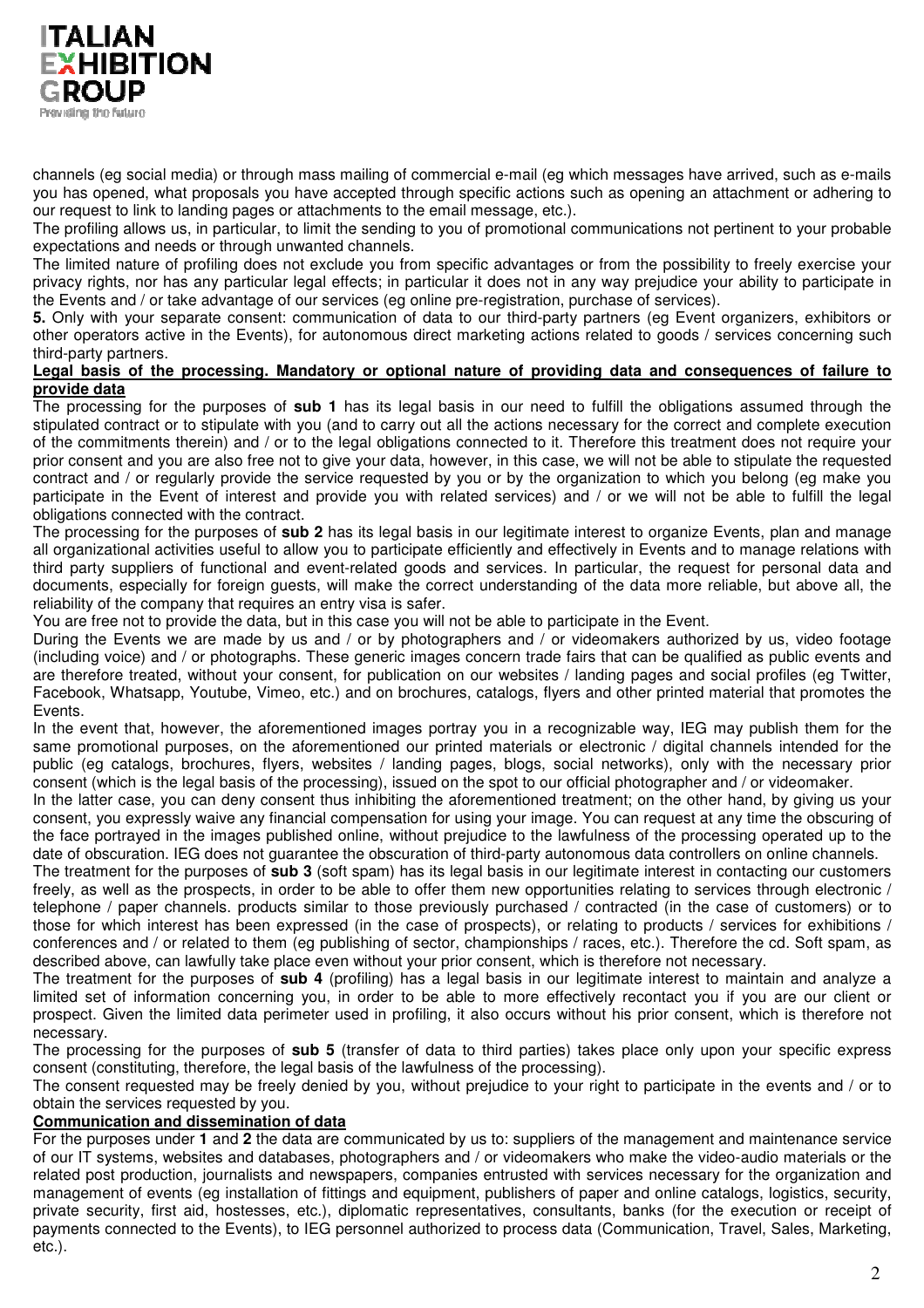

For the purposes under **3** and **4** the data are communicated to: companies charged with marketing analysis, advertising, communication and / or public relations agencies, digital and paper publishing companies that produce our advertising or promotional materials, production companies of websites or blogs, web marketing companies, subjects in charge of the design and / or maintenance of promotional materials, IT management and maintenance companies, websites and databases used to organize and manage events, image agencies.

These third parties will process the data in the capacity of External Managers in accordance with our written guidelines and under our supervision.

For all the aforementioned purposes, we also communicate the data to third-party commercial partners who participate in the creation and / or promotion of the Events, which will treat the data as autonomous or co-titular or responsible owners. You can ask us for a list of co-owners, autonomous and responsible owners (see the "rights of the interested party" section of this information).

#### **Transfer of data abroad**

We communicate the data to third party recipients based outside the EU (companies controlled by the Data Controller, partners - eg. People's Republic of China, United Arab Emirates, Colombia, Hong-Kong - cloud service providers, or suppliers and customers (hereinafter the "importers ").

The list of third parties recipients of the data is available on the website section – LINK.

This data transfer takes place in the face of adequate guarantees, consisting of the prior stipulation by the third importer of a contractual agreement with us through which he, for the treatments within his competence, undertakes to comply with privacy obligations substantially equivalent to those provided. from EU legislation to ns. load (through the use of standard contractual clauses - or "CCS" - compliant at least with the text adopted by the EU Commission, except for any additions and / or changes more favorable to the interested party).

In some cases of data transfer to cloud suppliers based outside the EU, these suppliers are subject to the regulatory powers of local public authorities and in some situations, based on foreign legislation, (in the USA: the Federal Trade Commission, 'Article 702 of the FISA and the Executive Order EO 12333) the importer may be obliged to communicate the personal data transferred, in response to requests received from public authorities, to meet national security requirements (e.g. antiterrorism) or application of local law (with consequent possible access to data, of which the importer, based on local legislation, may not have to give notice to the exporter and the interested party, who will therefore not be able to exercise the relative rights normally recognized by the GDPR).

Therefore, in the abstract, the risk cannot be excluded that in certain and exceptional situations related to the aforementioned specific requirements, the foreign public authority may process such data without applying substantially equivalent safeguards to those provided for by the GDPR to the data subject. However, the risk that the American public authority actually has an interest in applying local legislation to the transferred data appears to be reasonably negligible based on the following circumstances:

i) the performance of the exporter (IEG) in favor of the interested parties whose data the importer processes and the consequent data processing, have a limited object (the provision of exhibition services) and a limited purpose (the management of technical processes - organizational functional to the aforementioned services and the fulfillment of legal obligations); the performance does not involve the publication of personal opinions, comments or similar information, nor the making available of services or products that can be used in activities against national security;

ii) the types of personal data transferred are limited (eg personal, contact, contractual, administrative data); no particular categories of data are transferred (e.g. on political and religious opinions, biometrics); the categories of interested parties to which the data refer are limited (exhibitors, visitors, participants in events, buyers, journalists, speakers) and they concern operators belonging to product or economic categories that are not reasonably relevant with regard to national security purposes ( eg tourism, wellness, machine handling, sports activities, and so on).

Therefore, IEG believes that the CCS applied in the relationship with importers (in particular the USA) effectively guarantee protection of the rights of interested parties substantially similar to that provided for by the GDPR, regardless of the application of any additional measures to the processing in question.

The adoption of additional contractual measures by IEG towards importers (e.g. obligations to communicate public access, the right to suspend or terminate the transfer and to terminate the contract with the importer, and the like), may be introduced in at any time by the exporter following any information provided to operators by the EDPB - European Data Protection Board following the judgment of the Court of Justice of the European Communities (ECJ of 17 July 2020 which declared the bilateral agreement called "Privacy Shield").

The transfer of data to the non-EU country takes place in any case also because it is necessary for the execution of i) a contract concluded between the interested party and IEG and / or pre-contractual measures adopted at the request of the interested party, or ii) of a contract stipulated between IEG and another natural or legal person (e.g. our subsidiary, supplier, with headquarters outside the EU, etc.) in favor of the interested party.

## **Duration of treatment**

In the case of the purposes **sub 1 e/o 2** we treat the data for **10 years** from date of the contract (in the case of customers) from the collection of the data of the interested party (in the case of prospects).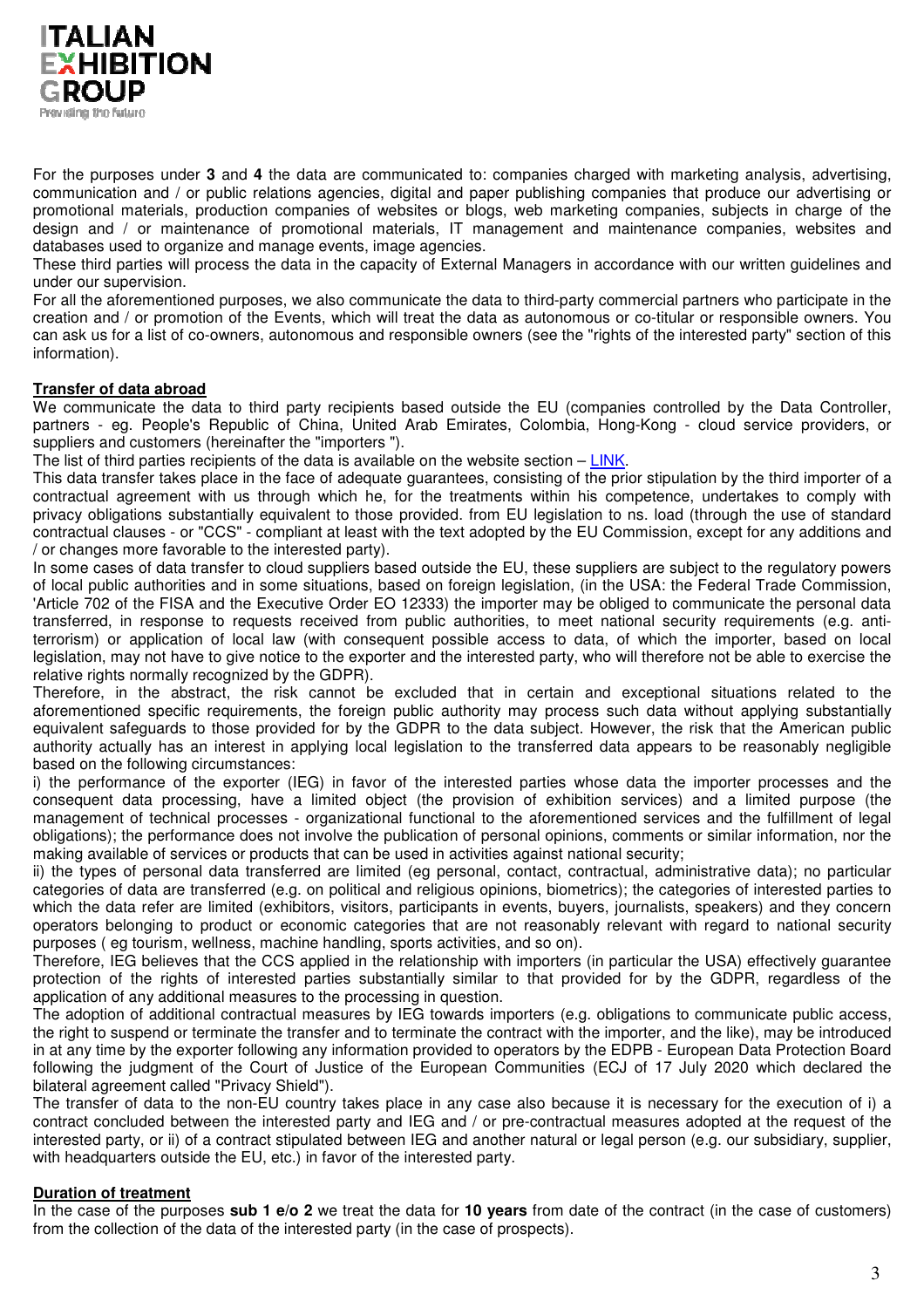

In the case of the purposes **sub 3 and 4** we treat the data for **10 years** from the collection of the data of the interested party (in the case of customers and prospects).

We process the data for a period of 5 years from the publication of the product in the case of promotion of editorial products. We process the data for a period of 60 days, after the end of each Event, in the case of data made available at collection points for requests for assistance, communicate to us by visitors and exhibitors (including insurance desk, Info point and Emergency Room).

We treat the data contained in the promotional catalog (paper and / or digital) of the individual Events for a maximum of 2 editions of the catalog.

We treat certification data of the Events / Events up to the end of the certification and therefore until certification has taken place.

We treat the data necessary for the purposes of computer security (eg log-in registrations, failed logs and log-outs, when accessing restricted areas on the IEG websites related to the Events) for 1 year from collection. The recordings of the logs related to the reading of IEG online privacy information and the on-line actions (eg clicks, flags and the like) through which IEG is informed of the data subject's consent are kept for 10 years from collection .

In the event of a dispute between you and us or our third party suppliers process the data for the time necessary to exercise the protection of our rights or those of the third party suppliers, that is up to the issue and full execution of a provision having the value of a res judicata between the parties or of a transaction.

The data connected to the "Business Matching" service provided during the Events are treated for 3 months from the end of the single Event to which they refer.

The data related to the drafting of invitation letters for the request of consular visas (eg. Copy of the passport, etc.) are processed for 3 months from the end of the single Event to which they refer.

Once the aforementioned maximum duration has ceased, the personal data are definitively destroyed or made totally anonymous.

# **Rights of Data Subject**

You have the right to:

- ask us to confirm whether or not a processing of personal data concerning you is in progress and, in this case, to obtain access to personal data and the following information: a) the purposes of the processing; b) the categories of personal data in question; c) the recipients or categories of recipients to whom the personal data have been or will be communicated, in particular if they are recipients of third countries or international organizations; d) when possible, the period of storage of personal data provided or, if this is not possible, the criteria used to determine this period; e) the existence of the data subject's right to request the data controller to rectify or delete personal data or limit the processing of personal data concerning him or to oppose their processing; f) the right to lodge a complaint with a supervisory authority; g) if the data is not collected from the interested party, all available information on their origin; h) the existence of an automated decisionmaking process, including profiling and, at least in such cases, significant information on the logic used, as well as the expected importance and consequences of such treatment for the data subject.

- if personal data is transferred to a third country or an international organization, the data subject has the right to be informed of the existence of adequate guarantees relating to the transfer;

- request, and obtain without undue delay, the correction of inaccurate data; taking into account the purposes of the processing, the integration of incomplete personal data, also providing a supplementary declaration;

- request deletion of data if: a) personal data are no longer necessary with respect to the purposes for which they were collected or otherwise processed; b) the data subject revokes the consent on which the processing is based and there is no other legal basis for the processing; c) the data subject opposes the processing, and there is no prevailing legitimate reason to proceed with the processing, or he opposes the processing carried out for direct marketing purposes (including the functional profiling of such direct marketing); d) personal data have been unlawfully processed; e) personal data must be deleted in order to fulfill a legal obligation established by Union law or the Member State to which the data controller is subject; f) personal data has been collected regarding the offer of information society services.

- request the limitation of the processing that concerns you, when one of the following hypotheses occurs: a) the data subject disputes the accuracy of the personal data, for the period necessary for the data controller to verify the accuracy of such personal data; b) the processing is unlawful and the data subject opposes the deletion of personal data and requests instead that its use be limited; c) although the data controller no longer needs it for the purposes of processing, personal data is necessary for the data subject to ascertain, exercise or defend a right in court; d) the person concerned has opposed the processing carried out for direct marketing purposes, pending verification regarding the possible prevalence of the legitimate reasons of the data controller with respect to those of the interested party;

- to obtain from the data controller, upon request, the communication of the third-party recipients to whom the personal data have been transmitted;

- revoke at any time the consent to the processing where previously communicated for one or more specific purposes of one's personal data, it being understood that this will not prejudice the lawfulness of the processing based on the consent given before the revocation.

- receive in a structured format, commonly used and readable by automatic device, the personal data concerning you provided by you and, if technically feasible, to have these data transmitted directly to another data controller without hindrance on our part, if necessary the following (cumulative) condition: a) the processing is based on the consent of the